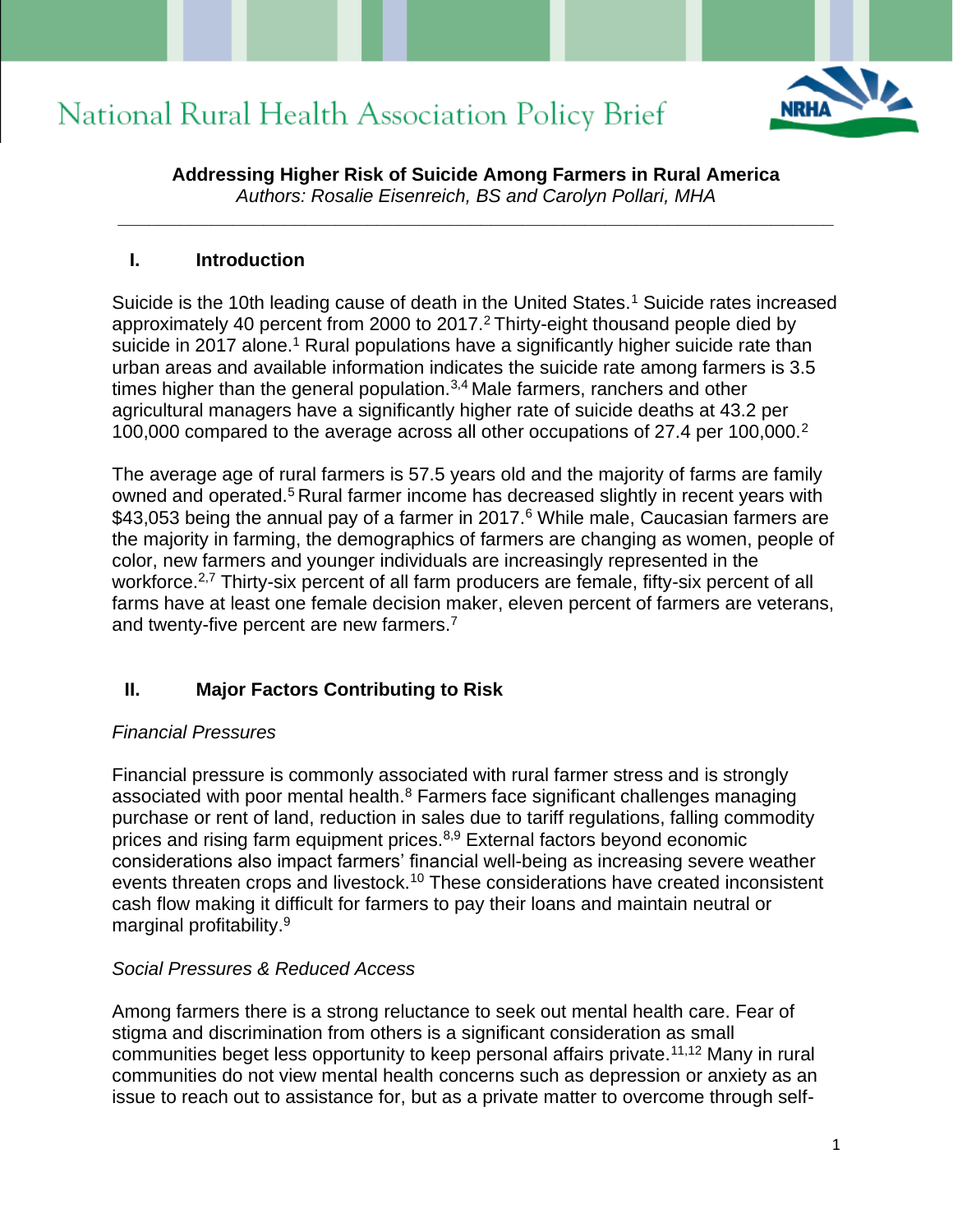

determination.<sup>13</sup> Access to available mental health and primary care options is limited in rural areas, making it difficult for farmers to find a practitioner to address mental health or suicidal concerns.<sup>14</sup>

### **III. Limitations in Addressing Farmer Suicide**

Rural farmer mental health and suicide rates have been researched for decades in a global context, yet the United States has limited research detailing the unique needs of American farmers.<sup>7</sup> Additional limitations for farmer suicide information include: lack of data that is representative of all states with a major rural farming economy, statistics are typically based on one year of study, farmer classifications are inconsistent amongst researchers, and there is classification differentiation when reporting cause of death which often leads to underreporting.<sup>2,15</sup> Consistent and continued attention to understanding American rural farmers and the challenges they face is critical to future well-being.

#### **IV. Policy Recommendations**

Rural farmers are the backbone of America, providing \$389 billion of agricultural products in the United States, yet attention and support for our agricultural community's well-being has been chronically overlooked.<sup>16</sup> Solutions need to consider robust funding of research, building the rural healthcare workforce, and addressing barriers to wellbeing through consideration of the social determinants of health. Per the available knowledge about rural American farmers, recommendations include:

- Reduce tariffs on rural commodities and stabilize product cost to alleviate financial burden on rural farmers.
- Ensure high quality broadband internet access to secure access of affordable, accessible telehealth services, educational opportunities, and professional development of rural farmers and their families.
- Continue to fund community-led mental health education and training emphasizing leadership and inclusion of the rural agricultural workforce and their support network.
- Invest in rural mental health and healthcare workforce through incentive programs for practitioners, developing cultural competency, and reducing barriers to practice in rural areas.
- Increase research efforts in the United States to build awareness of and solutions for supporting mental health in the agricultural industry.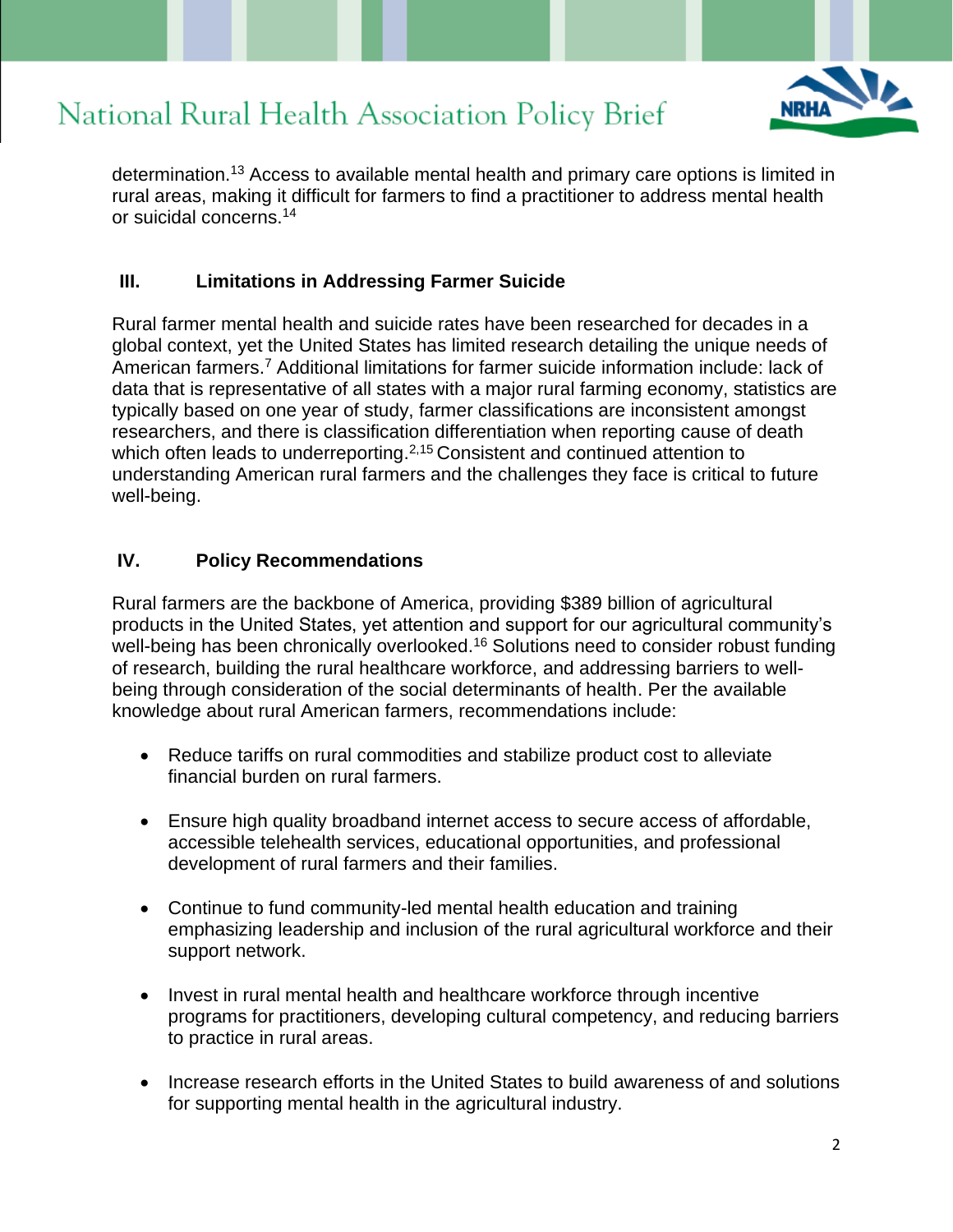

### **Reference List**

- 1. Hedegaard H, Curtin SC, Warner M. Suicide mortality in the United States, 1999–2017. NCHS Data Brief, no 330. Hyattsville, MD: National Center for Health Statistics. 2018. [https://www.cdc.gov/nchs/products/databriefs/db330.htm#Suggested\\_citation](https://ct-url-protection-us.portal.checkpoint.com/v1/load/JcLyEN2zV2cI0xpLBjWsjMSCosdSHFnGl231DC_hkY9lJC-yFej9KDrDNY2-lTSssf9zUzccKe1TXPxetf41JNjlwPu1VEeojodo-3yIt73aITRQzbAro3YHY-gJOTpF-A7CApMq8eKDtpU7XinMo5mBGa3lAcvOMQwOjOpYt3VrhJsQmn-rfa4Qwpngv5lMxNh0b9GvJDpyM5uC77tUPaPyw3vJOn6Lew4k7U-eA1zzJoF1AK0#Suggested_citation)
- 2. Peterson, C., Sussell, A., Li, J., Schumacher, P.K., Yeoman, K., Stone, D.M. Suicide rates by industry and occupation - national violent death reporting system, 32 states, 2016. *MMWR Morbidity and Mortality Weekly Report*. 2020; 69(3):57-62. doi:10.15585/mmwr.mm6903a1 [https://www.cdc.gov/mmwr/volumes/69/wr/mm6903a1.htm](https://ct-url-protection-us.portal.checkpoint.com/v1/load/tOM79GS6DlSKbI-3zSYgD08hJ7kSn1exW41xKi2czHEXJhW_ltrDl1LLhoAPtZmQJU9TsnnCI8XCGqlkFfjW_T6REWps0PIE4pVkuy5vP8QgThWu-fHhWYQgmudykAFzLmjW0idE2c1UH0kF2_lSq_UF58c2xNqZy3wsqCYJgTzYs8CzXILm3Z0eifotBKNu49DfBlwNz7mFg9sN-aMLxcE0JkJWxcN1xo7wE2VXyZrc4-Q)
- 3. Steelesmith, D.L., Fontanella, C.A., Campo, J.V., Bridge, J.A., Warren, K.L., Root, E.D. Contextual factors associated with county-level suicide rates in the United States, 1999 to 2016. *JAMA Network Open,* 2019; *2*(9), E1910936.
- 4. Ringgenberg, W., Peek‐Asa, C., Donham, K., Ramirez, M. Trends and characteristics of occupational suicide and homicide in farmers and agriculture workers, 1992–2010. *The Journal of Rural Health*. 2018; 34(3):246-253. doi:10.1111/jrh.12245
- 5. U.S. Department of Agriculture. (2019). 2017 Census of Agriculture Data Now Available (Press release No.0051.19) [https://www.usda.gov/media/press](https://ct-url-protection-us.portal.checkpoint.com/v1/load/49xSIv8djC5TaDWEhqeOx49y9X7mDCl5LSiB8FW5WJPCDLXlwVKTE-7ukLLNTPsS2CMFJr-wirSV2tJFF0tGtYOcbhuim-Jc6Lxxd3tvhK0K-JTbBuNQ5Hykrq1Jr9xL00J9viVdijKUu3X-PlyNkIxCrei9L2gtsFDPn8rgO_8Hv83qRRy8IKiEK6_Vnjv8kLMLhcKI6mDFKVFsMiPE-DZgCCLok2ubv6G1CexkafWdEpt1EpWwFCgzKlLctFj-fO6zOJ_M93XflZMMeYJx6pHR9Nwa44Y56KyCDqrtOA)[releases/2019/04/11/2017-census-agriculture-data-now-available](https://ct-url-protection-us.portal.checkpoint.com/v1/load/49xSIv8djC5TaDWEhqeOx49y9X7mDCl5LSiB8FW5WJPCDLXlwVKTE-7ukLLNTPsS2CMFJr-wirSV2tJFF0tGtYOcbhuim-Jc6Lxxd3tvhK0K-JTbBuNQ5Hykrq1Jr9xL00J9viVdijKUu3X-PlyNkIxCrei9L2gtsFDPn8rgO_8Hv83qRRy8IKiEK6_Vnjv8kLMLhcKI6mDFKVFsMiPE-DZgCCLok2ubv6G1CexkafWdEpt1EpWwFCgzKlLctFj-fO6zOJ_M93XflZMMeYJx6pHR9Nwa44Y56KyCDqrtOA)
- 6. Race/Ethnicity/Gender Profile. USDA National Agricultural Statistics Service: 2017 Census of Agriculture. [https://www.nass.usda.gov/Publications/AgCensus/2017/Online\\_Resources/Rac](https://ct-url-protection-us.portal.checkpoint.com/v1/load/rDrdVXggA3KTFNa0D9h9H1jZKAv3anDRBTI3YRfTaNPliZ1gXdypOGniwVFOfxC1eQr01tuQlWW7Eacr2VcFNQq2Z8Ud_M2LNu57vULXaTSi2ekqjHjUg5cJce3KulBM4sgHu85dnBIcYgrreLhFqX3P-tsaJks3NFZmCX1ZVfXPixNwl4aABbaFPFHEquo0Aqp0oS9gLNAVP52LhbNDBgiHYzXgQ3FHOyIMxNuD4WvkYTxGJGMPRyJsli98JC1AGG5DTsz_nwWUK4wTTbD5PhwHVlkRzPtYpCrWJfiFZsEjsj1u5c7kQtNaEzKy1FWN_vCFSD4t) e, Ethnicity and Gender Profiles/cpd99000.pdf Accessed November 7, 2020
- 7. Reed, D.B., Claunch, D.T. Risk for depressive symptoms and suicide among U.S. primary farmers and family fembers: a systematic literature review. *Workplace Health & Safety*. 2020; 68(5):216507991988894-248. doi:10.1177/2165079919888940
- 8. Furey, E.M., O'Hora, D., McNamara, J., Kinsella, S., Noone, Chris. The Roles of Financial Threat, Social Support, Work Stress, and Mental distress in dairy farmers' expectations of injury. *Frontiers in Public Health*. 2016;4:126-126. doi:10.3389/fpubh.2016.00126
- 9. Braun B. Policy brief: farm family stressors: private problems, public issue. *National Council on Family Relations*. 2019;4(2):1-6.